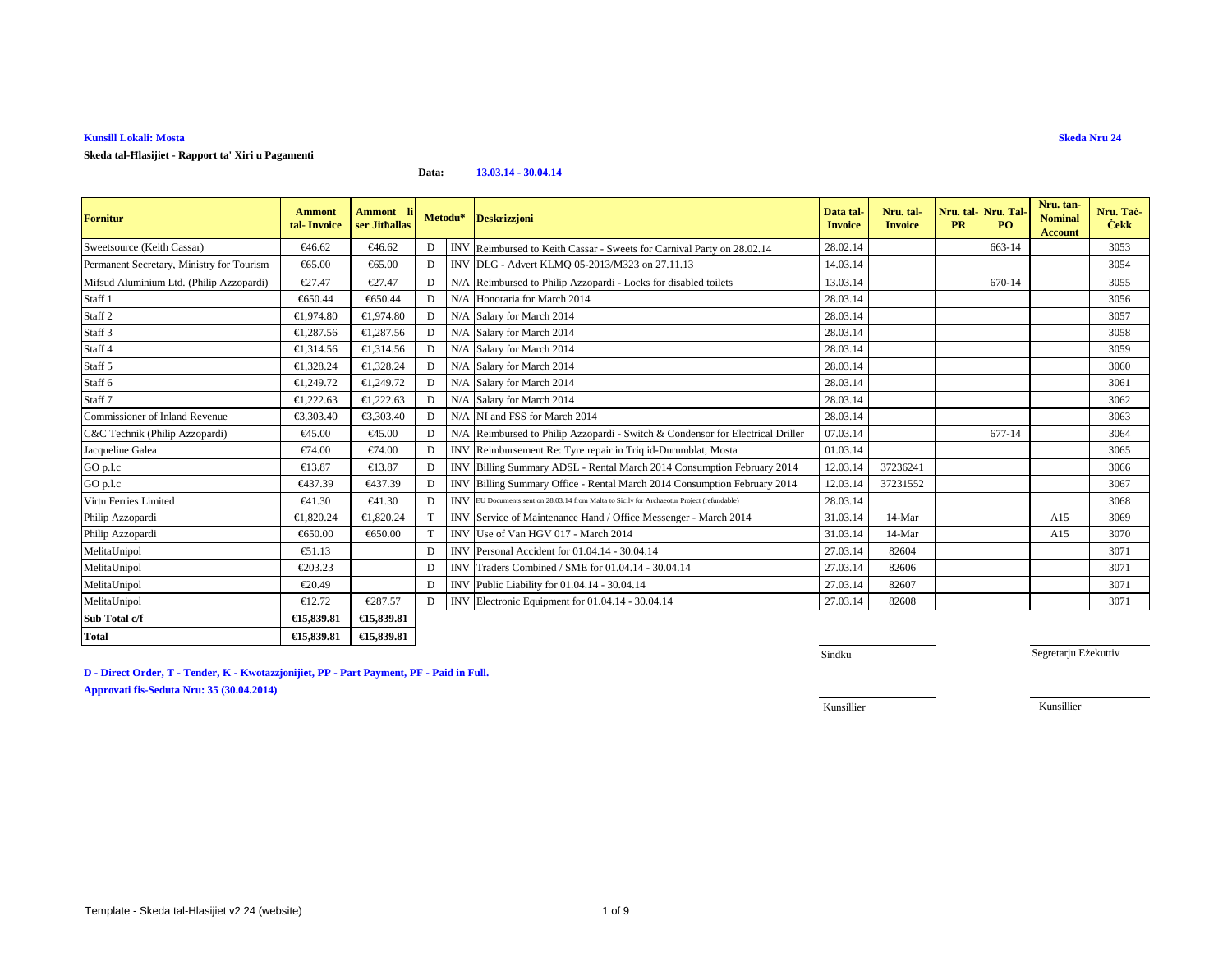### **Skeda tal-Ħlasijiet - Rapport ta' Xiri u Pagamenti**

#### **Data:13.03.14 - 30.04.14**

| <b>Fornitur</b>                         | <b>Ammont</b> tal-<br><b>Invoice</b> | Ammont li<br>ser Jithallas |              |            | Metodu* Deskrizzjoni                                                                                                                            | Data tal-<br><b>Invoice</b> | Nru. tal-<br><b>Invoice</b> | <b>PR</b> | Nru. tal-Nru. Tal<br>PO. | Nru. tan-<br><b>Nominal</b><br><b>Account</b> | Nru. Tač-<br><b>Cekk</b> |
|-----------------------------------------|--------------------------------------|----------------------------|--------------|------------|-------------------------------------------------------------------------------------------------------------------------------------------------|-----------------------------|-----------------------------|-----------|--------------------------|-----------------------------------------------|--------------------------|
| Martin Cini                             | €90.00                               | €90.00                     | D            | <b>INV</b> | Reimbursement Re: Tyre repair in Tiq id-Durumblat, Mosta                                                                                        | 28.02.14                    |                             |           |                          |                                               | 3072                     |
| <b>Wilfred Brincat</b>                  | €60.00                               | €60.00                     | D            |            | INV Reimbursement Re: Tyre repair in Triq id-Durumblat, Mosta                                                                                   | 01.03.14                    | 2121                        |           |                          |                                               | 3073                     |
| GO p.l.c                                | €14.62                               | €14.62                     | D            | <b>INV</b> | 79416841 - Rental March 2014 Consumption February 2014                                                                                          | 10.03.14                    | 37204634                    |           |                          |                                               | 3074                     |
| GO p.l.c                                | $\epsilon$ 55.16                     | €55.16                     | D            |            | INV 99990002 - Rental March 2014 Consumption February 2014                                                                                      | 10.03.14                    | 37192426                    |           |                          |                                               | 3075                     |
| GO p.l.c                                | €27.73                               | €27.73                     | $\mathbf D$  |            | <b>INV</b> Mosta Youth Empowerment Centre - Billing Summary                                                                                     | 12.03.14                    | 37255942                    |           |                          |                                               | 3076                     |
| Inserv Retail Ltd. (Philip Azzopardi)   | €26.58                               | €26.58                     | D            |            | INV Reimbursed to Philip Azzopardi - A4 Paper Invitations                                                                                       | 03.04.14                    | 417788AB                    |           |                          |                                               | 3077                     |
| Maltapost p.l.c                         | €104.00                              | €104.00                    | $\mathbf{D}$ | N/A        | $400$ stamps $(0.26c$ each)                                                                                                                     | 07.04.14                    |                             |           |                          | 2650                                          | 3078                     |
| Dr. Shirley Farrugia                    |                                      |                            | D            | N/A        | To substitute cancelled chq no. 2962 paymet was never cashed by supplier.<br>Chq no.3079 now issued amounting $\epsilon$ 650.44 (refer to CM22) | 07.04.14                    |                             |           |                          |                                               | 3079                     |
| Dr. Shirley Farrugia                    |                                      |                            | D            | N/A        | To substitute cancelled chq no. 3009 paymet was never cashed by supplier.<br>Chq no.3079 now issued amounting $\epsilon$ 650.44 (refer to CM23) | 07.04.14                    |                             |           |                          |                                               | 3079                     |
| David Attard                            | €180.00                              | €180.00                    | D            | <b>INV</b> | Reimbursement Re: Tyre repair in Triq id-Durumbit, Mosta                                                                                        | 03.03.14                    | 1316                        |           |                          |                                               | 3080                     |
| Agenzija Zghazagh                       | $-61.070.00$                         | $-€1,070.00$               | D            |            | DP Cancelled chq no. 3024 as per CM23                                                                                                           | N/A                         | N/A                         |           |                          |                                               |                          |
| Agenzija Zghazagh                       | €1,000.00                            | €1,000.00                  | D            | DP         | Collection of equipment on 22.04.14 Refundable Deposit                                                                                          | N/A                         | N/A                         |           |                          |                                               | 3081                     |
| DP Road Construction Ltd.               | €32,040.19                           | €32,040.19                 | PP           | PP         | Resurfacing of Triq 1-majesiah 40% of $\in$ 80,100.48 (Part Payment)                                                                            | 01.04.14                    | 64                          |           |                          |                                               | 3082                     |
| The Computer Training Course Ltd.       | €500.00                              | €500.00                    | D            | <b>INV</b> | Revert Invoice(as per our chq no.2954 dated 30.01.14) - Learn IT Beginners                                                                      | 04.11.13                    | 37389                       |           |                          |                                               | 3083                     |
| <b>Local Government Association</b>     | €901.00                              | €901.00                    | D            | <b>INV</b> | Local Council HealthScheme 2014                                                                                                                 | 09.04.14                    |                             |           |                          |                                               | 3084                     |
| V&C Contractors Ltd.                    | €13,750.00                           | €13,750.00                 |              | PP         | Resurfacing of roads re: PPP (2nd Instalments in 2014)                                                                                          | 09.04.14                    | 2745-46                     |           |                          |                                               | 3085                     |
| Commissioner of Police                  | €272.70                              | €272.70                    | D            | <b>INV</b> | x2 Police Service on 23 & 24.04.14 or 10th Anniversary Mosta Youth Empowerement                                                                 | 09.04.14                    |                             |           |                          |                                               | 3086                     |
|                                         |                                      |                            |              |            | <b>CANCELLED</b>                                                                                                                                |                             |                             |           |                          |                                               | 3087                     |
| <b>ANSEK</b>                            | €220.00                              | €220.00                    | D            | <b>INV</b> | Renewal Membership Form - 2014                                                                                                                  | 15.04.14                    |                             |           |                          |                                               | 3088                     |
| Ace Services Express (Philip Azzopardi) | €30.00                               | €30.00                     | D            | N/A        | ReimbursedPhilip Azzopardi - 2 Key Cuts for Lift                                                                                                | 11.04.14                    | 15                          |           |                          |                                               | 3089                     |
| Sub Total c/f                           | €48,201.98                           | €48,201.98                 |              |            |                                                                                                                                                 |                             |                             |           |                          |                                               |                          |
| Sub Total b/f (page 1 of 9)             | €15,839.81                           | €15,839.81                 |              |            |                                                                                                                                                 |                             |                             |           |                          |                                               |                          |
| <b>Total</b>                            | €64,041.79                           | €64,041.79                 |              |            |                                                                                                                                                 | Sindku                      |                             |           |                          | Segretarju Eżekuttiv                          |                          |

**D - Direct Order, T - Tender, K - Kwotazzjonijiet, PP - Part Payment, PF - Paid in Full.Approvati fis-Seduta Nru: 35 (30.04.2014)**en de la constantin de la constantin de la constantin de la constantin de la constantin de la constantin de la constantin de la constantin de la constantin de la constantin de la constantin de la constantin de la constanti

Kunsillier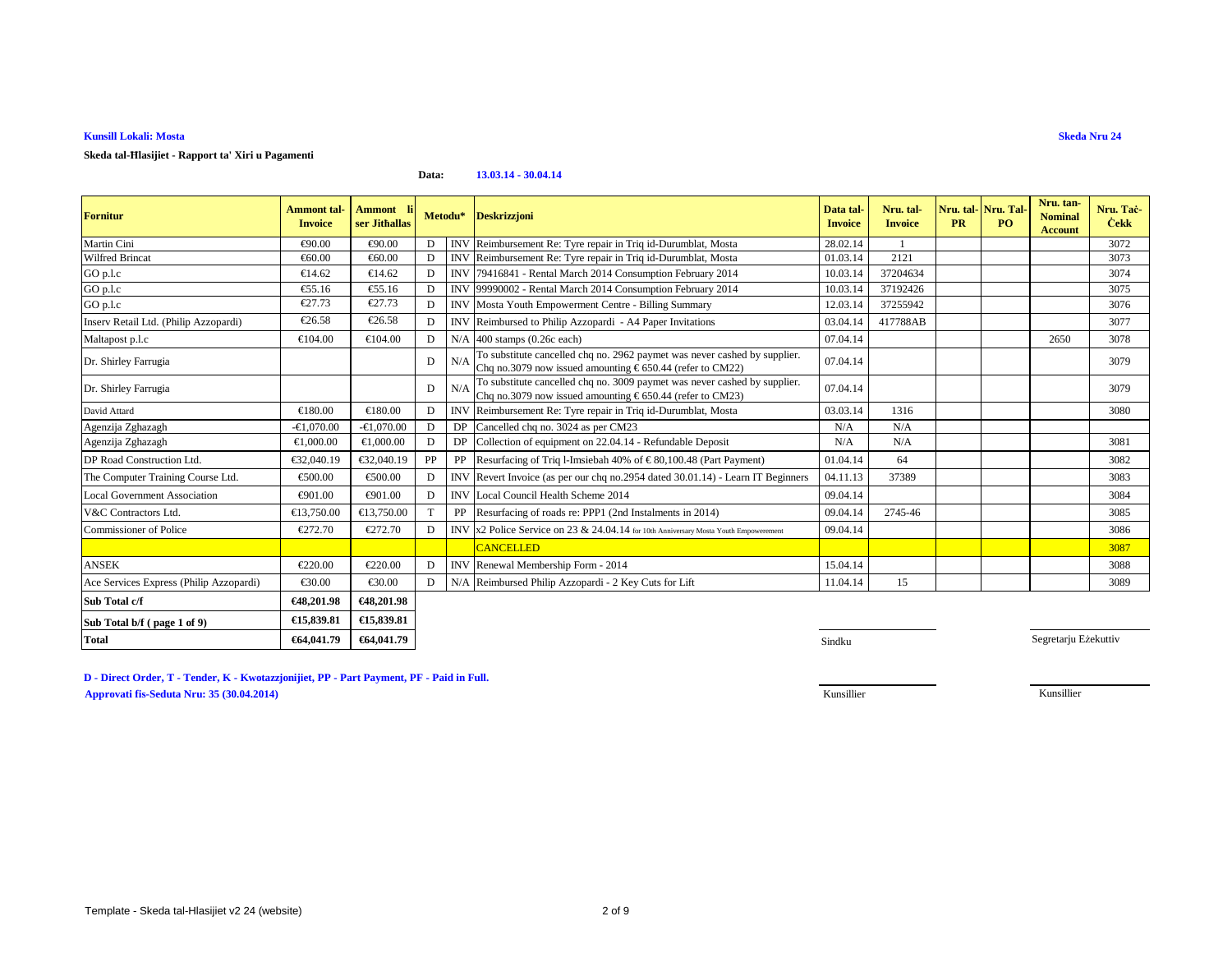### **Skeda tal-Hlasijiet - Rapport ta' Xiri u Pagamenti**

#### **Data:13.03.14 - 30.04.14**

| <b>Fornitur</b>                | <b>Ammont tal-</b><br><b>Invoice</b> | Ammont li<br>ser Jithallas |   | Metodu*    | <b>Deskrizzjoni</b>                                                            | Data tal-<br><b>Invoice</b> | Nru. tal-<br><b>Invoice</b> | <b>PR</b> | Nru. tal-Nru. Tal-<br>PO. | Nru. tan-<br><b>Nominal</b><br><b>Account</b> | Nru. Tač<br><b>Cekk</b> |
|--------------------------------|--------------------------------------|----------------------------|---|------------|--------------------------------------------------------------------------------|-----------------------------|-----------------------------|-----------|---------------------------|-----------------------------------------------|-------------------------|
| GO p.l.c                       | €13.87                               | €13.87                     | D | <b>INV</b> | Billing Summary Office - Rental April 2014 Consumption March 2014              | 07.04.14                    | 37384136                    |           |                           |                                               | 3090                    |
| GO p.l.c                       | €112.51                              | €112.51                    | D | <b>INV</b> | 99990002 - Rental April 2014 Consumption March 2014                            | 09.04.14                    | 37668733                    |           |                           |                                               | 3091                    |
| GO p.l.c                       | €13.54                               | €13.54                     | D | <b>INV</b> | 79416841 - Rental April 2014 Consumption March 2014                            | 09.04.14                    | 37684108                    |           |                           |                                               | 3092                    |
| Staff <sub>1</sub>             | €915.69                              | €915.69                    | D | N/A        | Honoraria for April 2014                                                       | 25.04.14                    |                             |           |                           |                                               | 3093                    |
| Staff <sub>2</sub>             | €1,923.92                            | €1,923.92                  | D | N/A        | Salary for April 2014                                                          | 25.04.14                    |                             |           |                           |                                               | 3094                    |
| Staff <sub>3</sub>             | €1,232.71                            | €1,232.71                  | D | N/A        | Salary for April 2014                                                          | 25.04.14                    |                             |           |                           |                                               | 3095                    |
| Staff 4                        | €1,259.71                            | €1,259.71                  | D | N/A        | Salary for April 2014                                                          | 25.04.14                    |                             |           |                           |                                               | 3096                    |
| Staff 5                        | €1,259.95                            | €1,259.95                  | D | N/A        | Salary for April 2014                                                          | 25.04.14                    |                             |           |                           |                                               | 3097                    |
| Staff 6                        | €1,231.25                            | €1,231.25                  |   | N/A        | Salary for April 2014                                                          | 25.04.14                    |                             |           |                           |                                               | 3098                    |
| Staff <sub>7</sub>             | €1,219.66                            | €1,219.66                  | D | N/A        | Salary for April 2014                                                          | 25.04.14                    |                             |           |                           |                                               | 3099                    |
| Commissioner of Inland Revenue | €2,753.32                            | €2,753.32                  |   | N/A        | NI and FSS for Apid 2014                                                       | 25.04.14                    |                             |           |                           |                                               | 3100                    |
|                                |                                      |                            |   |            |                                                                                |                             |                             |           |                           |                                               |                         |
| Adam Bugeja                    | €293.65                              |                            | T |            | INV Bill No. 1 - Works in Vial il-Qalbiena Mostin                              | 23.04.14                    | 472-14                      |           |                           |                                               | 3101                    |
| Adam Bugeja                    | €638.26                              |                            | T |            | INV Bill No. 1 - Works in Tejatru Grieg                                        | 23.04.14                    | $473 - 14$                  |           |                           |                                               | 3101                    |
| Adam Bugeja                    | €1,024.07                            |                            | T |            | INV Bill No. 1 - Works in Triq il-Bidnija                                      | 23.04.14                    | 474-14                      |           |                           |                                               | 3101                    |
| Adam Bugeja                    | €487.31                              |                            | T |            | INV Bill No. 1 - Works in Triq Speranza                                        | 23.04.14                    | 475-14                      |           |                           |                                               | 3101                    |
| Adam Bugeja                    | €1.150.03                            |                            | T |            | INV Bill No. 1 - Works in Triq id-Disgha ta' April 1942                        | 23.04.14                    | 476-14                      |           |                           |                                               | 3101                    |
| Adam Bugeja                    | €448.70                              |                            | T |            | INV Bill No. 1 - Works in Pjazza tal-Mosta                                     | 23.04.14                    | 477-14                      |           |                           |                                               | 3101                    |
| Adam Bugeja                    | €19.82                               | €4,061.84                  | T |            | INV Works in Gnien Grognet removing of coping as per Adam Bugeja's inv. 470-14 | 23.04.14                    | 478-14                      |           |                           |                                               | 3101                    |
| Alka Ceramics                  | €608.88                              | €608.88                    | D |            | <b>INV</b> Street Plates                                                       | 21.02.14                    | 5849                        |           | 410,581, 613-1.           | A24                                           | 3102                    |
| Anna Maria Grech               | €600.00                              | €600.00                    | T |            | <b>INV</b> Youth Work Services January 2014                                    | 05.02.14                    | 01/14                       |           |                           | C <sub>32</sub>                               | 3103                    |
| Sub Total c/f                  | €17,206.85                           | €17,206.85                 |   |            |                                                                                |                             |                             |           |                           |                                               |                         |
| Sub Total b/f (page 2 of 9)    | €64,041.79                           | €64,041.79                 |   |            |                                                                                |                             |                             |           |                           |                                               |                         |
| <b>Total</b>                   | 81,248.64                            | 81,248.64                  |   |            |                                                                                | Sindku                      |                             |           |                           | Segretarju Eżekuttiv                          |                         |

**D - Direct Order, T - Tender, K - Kwotazzjonijiet, PP - Part Payment, PF - Paid in Full.Approvati fis-Seduta Nru: 35 (30.04.2014)**Kunsillier Kunsillier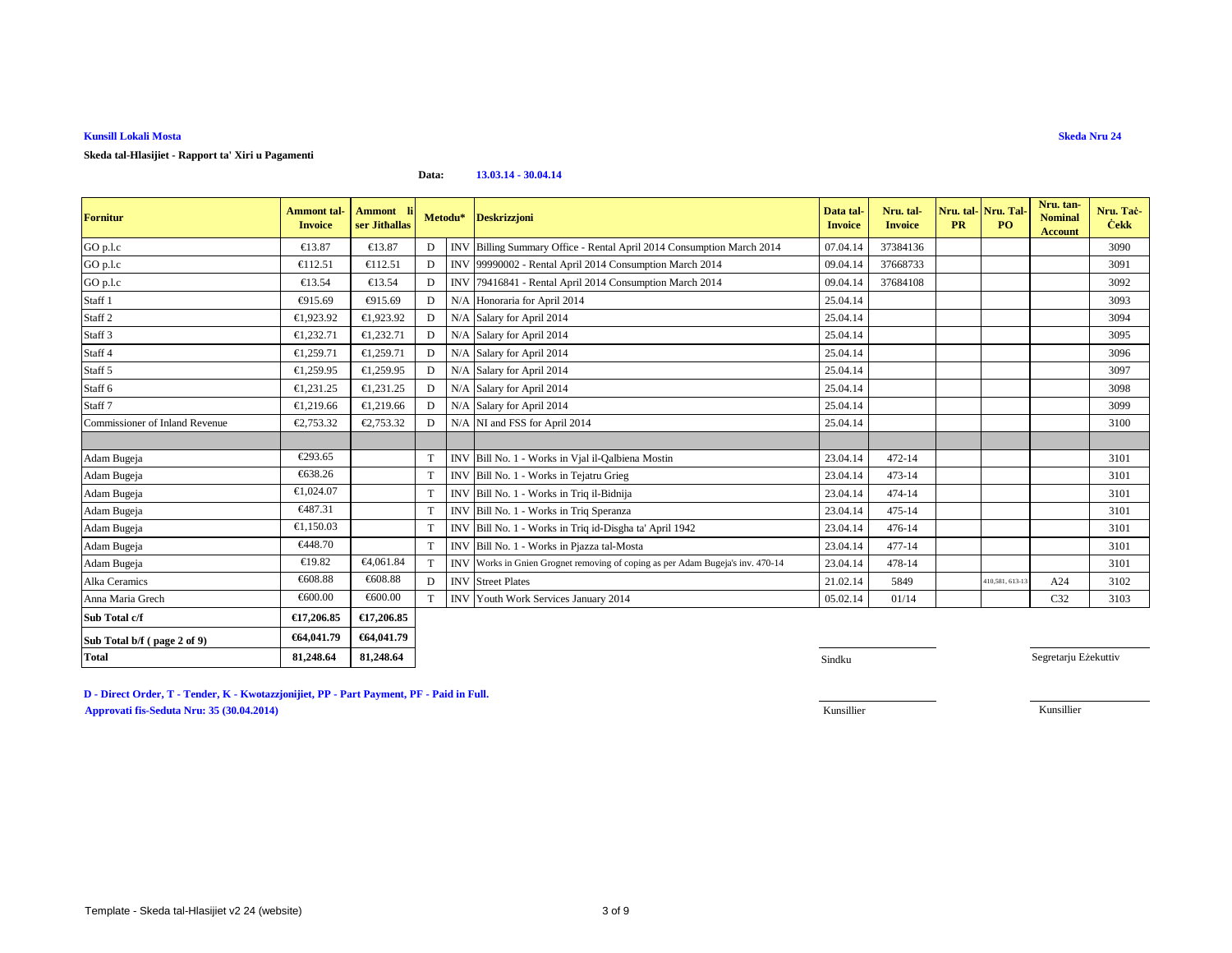### **Skeda tal-Hlasijiet - Rapport ta' Xiri u Pagamenti**

#### **Data:13.03.14 - 30.04.14**

| <b>Fornitur</b>                          | <b>Ammont</b> tal-<br><b>Invoice</b> | <b>Ammont</b><br>ser Jithallas |              | Metodu*    | <b>Deskrizzjoni</b>                                            | Data tal-<br><b>Invoice</b> | Nru. tal-<br><b>Invoice</b> | <b>PR</b> | Nru. tal-Nru. Tal-<br>P <sub>O</sub> | Nru. tan-<br><b>Nominal</b><br><b>Account</b> | Nru. Tač-<br><b>Cekk</b> |
|------------------------------------------|--------------------------------------|--------------------------------|--------------|------------|----------------------------------------------------------------|-----------------------------|-----------------------------|-----------|--------------------------------------|-----------------------------------------------|--------------------------|
| Calleja Ltd.                             | €254.71                              |                                | D            | <b>INV</b> | Various maintenance supplies for Tal-Isperanza Bridge          | 24.01.14                    | 70009754                    |           | 643-14                               | C <sub>106</sub>                              | 3104                     |
| Calleja Ltd.                             | €172.25                              |                                | D            |            | INV Coil Wire                                                  | 21.02.14                    | 70010664                    |           | 655-14                               | C <sub>106</sub>                              | 3104                     |
| Calleja Ltd.                             | €57.84                               | €484.80                        | D            | <b>INV</b> | Various maintenance supplies for Hall & Board Room restoration | 20.03.14                    | 70011577                    |           | 676-14                               | C <sub>106</sub>                              | 3104                     |
| Calmic                                   | €102.00                              | €102.00                        | D            | <b>INV</b> | Towel Roll Dispenser - Box of towels                           | 09.01.14                    | 7301                        |           | 619-13                               | C13                                           | 3105                     |
| CH Formosa Co. Ltd.                      | €5,089.08                            | €5,089.08                      | T            |            | INV Rent of Day Centre and Garage 07.02.14 - 06.05.14          | 17.02.14                    | CAR 01/14                   |           |                                      | C79                                           | 3106                     |
| Choc au lait                             | €49.05                               | €49.05                         | D            |            | INV Food menu on 24.12.13                                      | 24.12.13                    | 2210348                     |           | 632-13                               | C91                                           | 3107                     |
| Complete Supplies                        | €1.52                                |                                | D            | <b>INV</b> | Toiletaries                                                    | 14.11.13                    | 201972                      |           | 574-13                               | C <sub>101</sub>                              | 3108                     |
| <b>Complete Supplies</b>                 | $\epsilon$ 38.18                     | €39.70                         | D            |            | <b>INV</b> Toiletaries                                         | 14.11.13                    | 201945                      |           | 574-13                               | C101                                          | 3108                     |
| <b>Datatrk IT Services</b>               | €16.50                               |                                | D            | <b>INV</b> | Pre Region Tickets January 2014                                | 31.01.14                    | 1010769                     |           |                                      |                                               | 3109                     |
| Datatrk IT Services                      | €7.07                                |                                | D            |            | <b>INV</b> Pre Region Tickets November 2013                    | 30.11.13                    | 1010720                     |           |                                      |                                               | 3109                     |
| Datatrk IT Services                      | €120.09                              | €143.66                        | D            |            | INV Pre Region Tickets December 2013                           | 31.12.13                    | 1010741                     |           |                                      |                                               | 3109                     |
| Environmental Landscapes Consortium Ltd. | €3,380.83                            | €3.380.83                      |              | <b>INV</b> | Cleaning and Maintenance of Parks and Garden Dec 2013          | 31.12.13                    | 10279                       |           |                                      | E22                                           | 3110                     |
| Ell's Urban Services Ltd.                | €1,817.90                            |                                | T            |            | INV Patching in Triq Ta' Bistra                                | 16.09.13                    | M12-33                      |           |                                      | P <sub>52</sub>                               | 3111                     |
| Ell's Urban Services Ltd.                | €1,649.60                            |                                | $\mathbf T$  |            | <b>INV</b> Patching in Triq it-Torri                           | 16.09.13                    | M12-25                      |           |                                      | P <sub>52</sub>                               | 3111                     |
| Ell's Urban Services Ltd.                | €2,353.90                            |                                |              |            | INV Patching in Triq il-Fortizza                               | 29.10.13                    | M14-06                      |           |                                      | <b>P52</b>                                    | 3111                     |
| Ell's Urban Services Ltd.                | €271.30                              | €6,092.70                      |              |            | INV Patching in Triq San Guzeppi                               | 29.10.13                    | M14-11                      |           |                                      | P <sub>52</sub>                               | 3111                     |
| Frankie Mifsud                           | €831.25                              |                                | T            |            | INV Maintenance and Cleaning for PublicConvenience Dec 2013    | 31.12.13                    | 19                          |           |                                      | F <sub>29</sub>                               | 3112                     |
| Frankie Mifsud                           | €831.25                              | €1.662.50                      |              | <b>INV</b> | Maintenance and Cleaning for Pblic Convenience Jan 2014        | 31.01.14                    | 20                          |           |                                      |                                               | 3112                     |
| Galea Curmi Engineering Consultants      | €408.81                              |                                | $\mathsf{T}$ |            | INV Contract Manager fee December 2013                         | 06.01.14                    | 2617                        |           |                                      | G37                                           | 3113                     |
| Galea Curmi Engineering Consultants      | €408.81                              | €817.62                        |              | <b>INV</b> | Contract Minager fee January 2014                              | 31.01.14                    |                             |           |                                      | G37                                           | 3113                     |
| Golden Gate                              | €68.00                               |                                | D            |            | INV Canon 712 Black ink for printer                            | 09.01.14                    | 426374                      |           | 637-14                               | G20                                           | 3114                     |
| Golden Gate                              | €118.80                              | €186.80                        | D            |            | INV P/Copy Paper A4                                            | 01.04.14                    | 431382                      |           | 678-14                               | G20                                           | 3114                     |
| Sub Total c/f                            | €18,048.74                           | €18,048.74                     |              |            |                                                                |                             |                             |           |                                      |                                               |                          |
| Sub Total b/f (page 3 of 9)              | €81,248.64                           | €81,248.64                     |              |            |                                                                |                             |                             |           |                                      |                                               |                          |
| <b>Total</b>                             | 99,297.38                            | 99,297.38                      |              |            |                                                                | Sindku                      |                             |           |                                      | Segretarju Eżekuttiv                          |                          |

**D - Direct Order, T - Tender, K - Kwotazzjonijiet, PP - Part Payment, PF - Paid in Full.Approvati fis-Seduta Nru: 35 (30.04.2014)**Kunsillier Kunsillier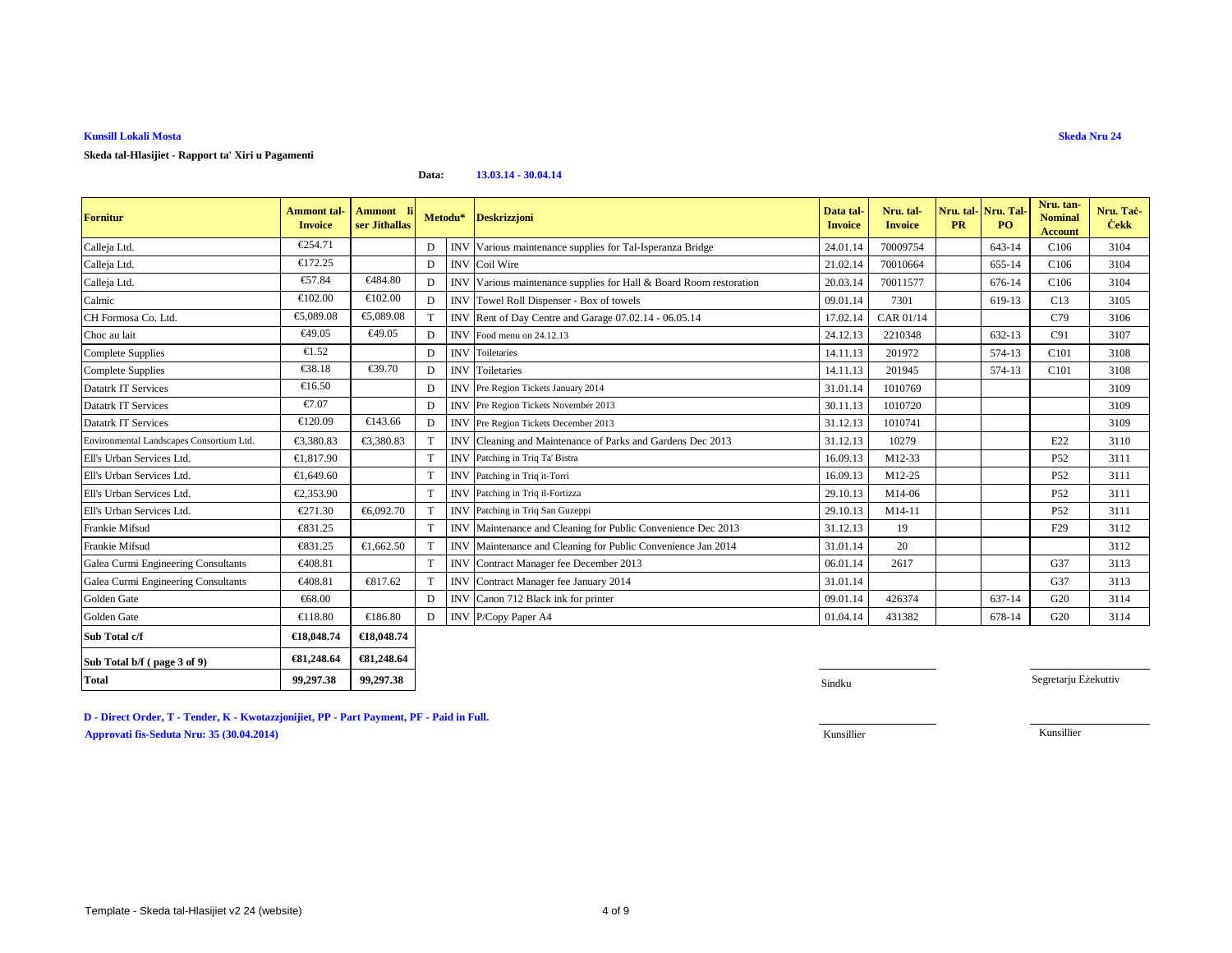### **Skeda tal-Hlasijiet - Rapport ta' Xiri u Pagamenti**

#### **Data:13.03.14 - 30.04.14**

| <b>Fornitur</b>                       | <b>Ammont</b> tal-<br><b>Invoice</b> | Ammont li<br>ser Jithallas |              |            | Metodu* Deskrizzjoni                                                    | Data tal-<br><b>Invoice</b> | Nru. tal-<br><b>Invoice</b> | <b>PR</b> | Nru. tal-Nru. Tal<br><b>PO</b> | Nru. tan-<br><b>Nominal</b><br><b>Account</b> | Nru. Tac-<br><b>Cekk</b> |
|---------------------------------------|--------------------------------------|----------------------------|--------------|------------|-------------------------------------------------------------------------|-----------------------------|-----------------------------|-----------|--------------------------------|-----------------------------------------------|--------------------------|
| <b>Government Property Department</b> | €232.94                              | €232.94                    | D            |            | INV Underground Shelter(Pjazza Rotunda) Rent                            | 03.02.14                    | 1257472                     |           |                                | L17                                           | 3115                     |
| In Design (Malta) Ltd.                | €109.01                              | €109.01                    | D            | <b>INV</b> | Christopher Uniform                                                     | 18.12.13                    | 51008                       |           | 615-13                         | 115                                           | 3116                     |
| Jacap Ltd.                            | €396.83                              | €396.83                    | D            | <b>INV</b> | Cutting and Engraving of S/S Plaque forTrejqet Sant'Anna                | 11.03.14                    | 63336                       |           | 653-14                         | J50                                           | 3117                     |
| Jade                                  | €175.00                              | €175.00                    | D            | <b>INV</b> | <b>Energy Saving Bulbs</b>                                              | 21.01.14                    |                             |           | 629-13                         | J <sub>01</sub>                               | 3118                     |
| <b>Jimmy Muscat</b>                   | €900.00                              |                            | T            |            | INV Bulky Refuse Nov 2013                                               | 18.12.13                    |                             |           |                                | J33                                           | 3119                     |
| <b>Jimmy Muscat</b>                   | €717.50                              |                            | T            |            | INV Bulky Refuse Dec 2013                                               | 29.01.14                    |                             |           |                                | J33                                           | 3119                     |
| Jimmy Muscat                          | €887.50                              | €2,505.00                  | T            | <b>INV</b> | Bulky Refuse Jan 2014                                                   | 13.03.14                    |                             |           |                                | J33                                           | 3119                     |
| Dr. Joe Mifsud                        | €590.00                              |                            | T            |            | INV Legal Fees Oct 2013                                                 | 13.01.14                    |                             |           |                                | H71                                           | 3120                     |
| Dr. Joe Mifsud                        | €590.00                              |                            |              |            | INV Legal Fees Nov 2013                                                 | 13.01.14                    |                             |           |                                | H71                                           | 3120                     |
| Dr. Joe Mifsud                        | €182.00                              | €1.362.00                  |              | <b>INV</b> | Official Letter re: Green MT                                            | 13.01.14                    |                             |           |                                | H71                                           | 3120                     |
| Joseph Attard                         | €460.20                              | €460.20                    | T            | <b>INV</b> | Expenses incurred at World War II (Tvo) Air Raid Shelter in Main Street | 08.03.14                    |                             |           |                                |                                               | 3121                     |
| Karta Converters Ltd.                 | €126.97                              | €126.97                    | $\mathbf{D}$ |            | INV Maxi Toilet Paper for PublicConvenience                             | 26.02.14                    | 657975                      |           | 662-14                         | K19                                           | 3122                     |
| KEY IT Group Ltd.                     | €19.95                               | €19.95                     | D            | <b>INV</b> | Newlink USB 2.0 Aluminium Enclosie for server                           | 28.01.14                    | MLI 3420007                 |           |                                | K18                                           | 3123                     |
| Klikk Computer Store                  | €94.00                               | €94.00                     |              | <b>INV</b> | 2 Terabytes USB hard disk for Spernza CCTV                              | 24.02.14                    | 9839                        |           |                                | K15                                           | 3124                     |
| Koperattiva Tabelli u Sinjali         | €381.80                              |                            | T            |            | <b>INV</b> Traffic Signs                                                | 03.10.13                    | 18681                       |           |                                | K10                                           | 3125                     |
| Koperattiva Tabelli u Sinjali         | €184.01                              |                            | T            | <b>INV</b> | Traffic Signs and Steet Names                                           | 04.12.13                    | 18762                       |           |                                | K10                                           | 3125                     |
| Koperattiva Tabelli u Sinjali         | €77.02                               |                            | T            |            | <b>INV</b> Road Marking Paint                                           | 07.11.13                    | 18779                       |           |                                | K10                                           | 3125                     |
| Koperattiva Tabelli u Sinjali         | €433.20                              |                            | $\mathsf{T}$ |            | <b>INV</b> Road Marking Paint                                           | 07.11.13                    | 18862                       |           |                                | K10                                           | 3125                     |
| Koperattiva Tabelli u Sinjali         | €72.20                               |                            |              |            | <b>INV</b> Road Marking Paint                                           | 17.12.13                    | 18864                       |           |                                | K10                                           | 3125                     |
| Koperattiva Tabelli u Sinjali         | €288.80                              | €1,437.03                  |              | <b>INV</b> | Road Marking Paint                                                      | 28.10.13                    | 18865                       |           |                                | K10                                           | 3125                     |
| Sub Total c/f                         | €6,918.93                            | €6,918.93                  |              |            |                                                                         |                             |                             |           |                                |                                               |                          |
| Sub Total b/f (page 4 of 9)           | €99,297.38                           | €99,297.38                 |              |            |                                                                         |                             |                             |           |                                |                                               |                          |
| <b>Total</b>                          | 106,216.31                           | 106,216.31                 |              |            |                                                                         | Sindku                      |                             |           |                                | Segretarju Eżekuttiv                          |                          |

**D - Direct Order, T - Tender, K - Kwotazzjonijiet, PP - Part Payment, PF - Paid in Full.Approvati fis-Seduta Nru: 35 (30.04.2014)**Kunsillier Kunsillier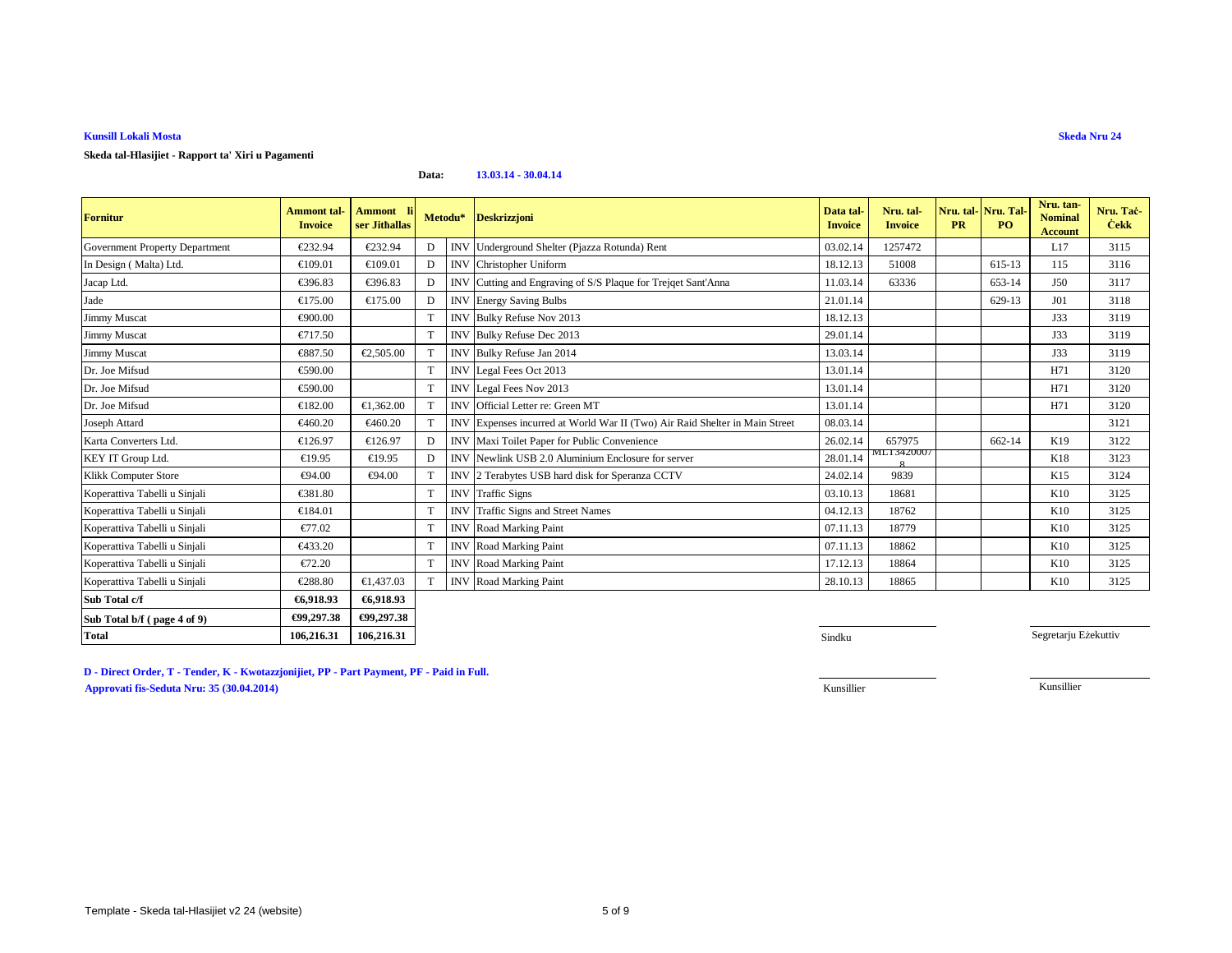#### **Data:13.03.14 - 30.04.14**

| <b>Fornitur</b>             | <b>Ammont</b> tal-<br><b>Invoice</b> | <b>Ammont</b><br>ser Jithallas |             |            | Metodu* Deskrizzjoni               | Data tal-<br><b>Invoice</b> | Nru. tal-<br><b>Invoice</b> | Nru. tal-<br><b>PR</b> | Nru. Tal<br>PO <sub>1</sub> | Nru. tan-<br><b>Nominal</b><br><b>Account</b> | Nru. Tač-<br><b>Cekk</b> |
|-----------------------------|--------------------------------------|--------------------------------|-------------|------------|------------------------------------|-----------------------------|-----------------------------|------------------------|-----------------------------|-----------------------------------------------|--------------------------|
| The Lighthouse Keepers      | €27.55                               |                                | T           | <b>INV</b> | <b>Street Lighting Maintenance</b> | 02.07.13                    | 1915                        |                        |                             | T35                                           | 3126                     |
| The Lighthouse Keepers      | €28.18                               |                                | T           | <b>INV</b> | <b>Street Lighting Maintenance</b> | 02.07.13                    | 1916                        |                        |                             | T35                                           | 3126                     |
| The Lighthouse Keepers      | €6.28                                |                                | T           | <b>INV</b> | <b>Street Lighting Maintenance</b> | 03.07.13                    | 1917                        |                        |                             | T35                                           | 3126                     |
| The Lighthouse Keepers      | €33.75                               |                                | T           | <b>INV</b> | <b>Street Lighting Maintenance</b> | 02.07.13                    | 1918                        |                        |                             | T35                                           | 3126                     |
| The Lighthouse Keepers      | €107.73                              |                                | T           | <b>INV</b> | <b>Street Lighting Maintenance</b> | 02.07.13                    | 1919                        |                        |                             | T35                                           | 3126                     |
| The Lighthouse Keepers      | €27.55                               |                                | T           | <b>INV</b> | <b>Street Lighting Maintenance</b> | 02.07.13                    | 1920                        |                        |                             | T35                                           | 3126                     |
| The Lighthouse Keepers      | €35.62                               |                                | T           | <b>INV</b> | <b>Street Lighting Maintenance</b> | 02.07.13                    | 1921                        |                        |                             | T35                                           | 3126                     |
| The Lighthouse Keepers      | €122.73                              |                                | T           | <b>INV</b> | <b>Street Lighting Maintenance</b> | 13.09.13                    | 1853                        |                        |                             | T35                                           | 3126                     |
| The Lighthouse Keepers      | €5.58                                |                                | T           | <b>INV</b> | <b>Street Lighting Maintenance</b> | 13.09.13                    | 1898                        |                        |                             | T35                                           | 3126                     |
| The Lighthouse Keepers      | €29.59                               |                                | T           | <b>INV</b> | <b>Street Lighting Maintenance</b> | 13.09.13                    | 1922                        |                        |                             | T35                                           | 3126                     |
| The Lighthouse Keepers      | €31.87                               |                                | T           | <b>INV</b> | <b>Street Lighting Maintenance</b> | 13.09.13                    | 1923                        |                        |                             | T35                                           | 3126                     |
| The Lighthouse Keepers      | €31.34                               |                                | T           | <b>INV</b> | <b>Street Lighting Maintenance</b> | 13.09.13                    | 1925                        |                        |                             | T35                                           | 3126                     |
| The Lighthouse Keepers      | €33.75                               |                                | T           | <b>INV</b> | <b>Street Lighting Maintenance</b> | 13.09.13                    | 1926                        |                        |                             | T35                                           | 3126                     |
| The Lighthouse Keepers      | €33.08                               |                                | T           | <b>INV</b> | <b>Street Lighting Maintenance</b> | 13.09.13                    | 1927                        |                        |                             | T35                                           | 3126                     |
| The Lighthouse Keepers      | €107.73                              |                                | T           | <b>INV</b> | <b>Street Lighting Maintenance</b> | 13.09.13                    | 1929                        |                        |                             | T35                                           | 3126                     |
| The Lighthouse Keepers      | €31.34                               |                                | T           | <b>INV</b> | <b>Street Lighting Maintenance</b> | 13.09.13                    | 1932                        |                        |                             | T35                                           | 3126                     |
| The Lighthouse Keepers      | €122.73                              |                                | T           | <b>INV</b> | <b>Street Lighting Maintenance</b> | 13.09.13                    | 1934                        |                        |                             | T35                                           | 3126                     |
| The Lighthouse Keepers      | €35.53                               |                                | T           | <b>INV</b> | <b>Street Lighting Maintenance</b> | 13.09.13                    | 1935                        |                        |                             | T35                                           | 3126                     |
| The Lighthouse Keepers      | € $0.00$                             |                                | T           | <b>INV</b> | <b>Street Lighting Maintenance</b> | 13.09.13                    | 1936                        |                        |                             | T35                                           | 3126                     |
| The Lighthouse Keepers      | € $0.00$                             |                                | T           | <b>INV</b> | <b>Street Lighting Maintenance</b> | 13.09.13                    | 1937                        |                        |                             | T35                                           | 3126                     |
| The Lighthouse Keepers      | $\epsilon$ 33.08                     |                                | T           | <b>INV</b> | <b>Street Lighting Maintenance</b> | 13.09.13                    | 1938                        |                        |                             | T35                                           | 3126                     |
| The Lighthouse Keepers      | €33.08                               | €918.09                        | $\mathbf T$ | <b>INV</b> | <b>Street Lighting Maintennce</b>  | 13.09.13                    | 1939                        |                        |                             | T35                                           | 3126                     |
| Sub Total c/f               | €918.09                              | €918.09                        |             |            |                                    |                             |                             |                        |                             |                                               |                          |
| Sub Total b/f (page 5 of 9) | €106,216.31                          | €106,216.31                    |             |            |                                    |                             |                             |                        |                             |                                               |                          |
| <b>Total</b>                | 107,134.40                           | 107,134.40                     |             |            |                                    | Sindku                      |                             |                        |                             | Segretarju Eżekuttiv                          |                          |

**D - Direct Order, T - Tender, K - Kwotazzjonijiet, PP - Part Payment, PF - Paid in Full.Approvati fis-Seduta Nru: 35 (30.04.2014)**Kunsillier Kunsillier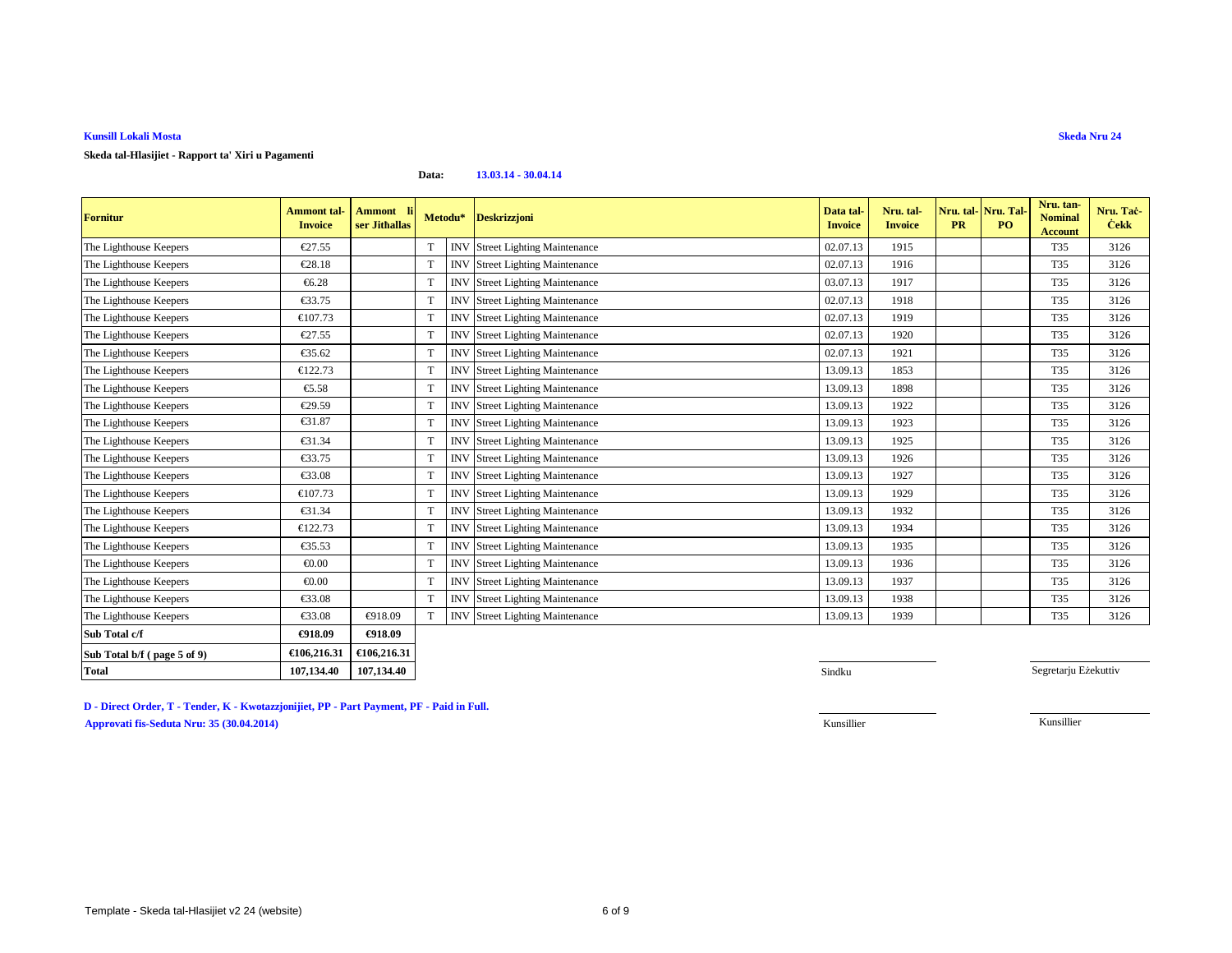### **Skeda tal-Hlasijiet - Rapport ta' Xiri u Pagamenti**

#### **Data:13.03.14 - 30.04.14**

| <b>Fornitur</b>                     | <b>Ammont tal-</b><br><b>Invoice</b> | <b>Ammont</b><br>ser Jithallas |              | Metodu*    | <b>Deskrizzjoni</b>                                  | Data tal<br><b>Invoice</b> | Nru. tal-<br><b>Invoice</b> | <b>PR</b> | Nru. tal- Nru. Tal<br><b>PO</b> | Nru. tan-<br><b>Nominal</b><br><b>Account</b> | Nru. Tac-<br><b>Cekk</b> |
|-------------------------------------|--------------------------------------|--------------------------------|--------------|------------|------------------------------------------------------|----------------------------|-----------------------------|-----------|---------------------------------|-----------------------------------------------|--------------------------|
| The Lighthouse Keepers              | €31.34                               |                                |              |            | <b>INV</b> Street Lighting Maintenance               | 13.09.13                   | 1941                        |           |                                 | T35                                           | 3126                     |
| The Lighthouse Keepers              | €6.28                                |                                |              | <b>INV</b> | <b>Street Lighting Maintenance</b>                   | 13.09.13                   | 1942                        |           |                                 | T35                                           | 3126                     |
| The Lighthouse Keepers              | €31.87                               |                                |              | <b>INV</b> | <b>Street Lighting Maintenance</b>                   | 13.09.13                   | 1944                        |           |                                 | T35                                           | 3126                     |
| The Lighthouse Keepers              | €110.98                              |                                | T            | <b>INV</b> | <b>Street Lighting Maintenance</b>                   | 13.09.13                   | 1945                        |           |                                 | T35                                           | 3126                     |
| The Lighthouse Keepers              | €29.59                               |                                |              | <b>INV</b> | <b>Street Lighting Maintenance</b>                   | 13.09.13                   | 1946                        |           |                                 | T35                                           | 3126                     |
| The Lighthouse Keepers              | €31.87                               |                                | T            | <b>INV</b> | <b>Street Lighting Maintenance</b>                   | 13.09.13                   | 1947                        |           |                                 | T35                                           | 3126                     |
| The Lighthouse Keepers              | €53.88                               |                                |              | <b>INV</b> | <b>Street Lighting Maintenance</b>                   | 13.09.13                   | 1948                        |           |                                 | T35                                           | 3126                     |
| The Lighthouse Keepers              | €95.76                               |                                |              | <b>INV</b> | <b>Street Lighting Maintenance</b>                   | 13.09.13                   | 1952                        |           |                                 | T35                                           | 3126                     |
| The Lighthouse Keepers              | €37.50                               |                                | T            | <b>INV</b> | <b>Street Lighting Maintenance</b>                   | 13.09.13                   | 1954                        |           |                                 | T35                                           | 3126                     |
| The Lighthouse Keepers              | €27.86                               |                                | $\mathbf{T}$ | <b>INV</b> | <b>Street Lighting Maintenance</b>                   | 13.09.13                   | 1955                        |           |                                 | T35                                           | 3126                     |
| The Lighthouse Keepers              | €36.76                               |                                | T            | <b>INV</b> | <b>Street Lighting Maintenance</b>                   | 13.09.13                   | 1958                        |           |                                 | T35                                           | 3126                     |
| The Lighthouse Keepers              | €72.38                               |                                |              | <b>INV</b> | <b>Street Lighting Maintenance</b>                   | 30.10.13                   | 1457                        |           |                                 | T35                                           | 3126                     |
| The Lighthouse Keepers              | €20.04                               | €586.11                        |              | <b>INV</b> | <b>Street Lighting Maintennce</b>                    | 30.10.13                   | 1469                        |           |                                 | T35                                           | 3126                     |
| Dr. Lucienne Portelli               | €23.00                               |                                | D            | <b>INV</b> | Medical Visit 03.03.14 - Christopher Camilleri       | 04.03.14                   |                             |           |                                 | G3150                                         | 3127                     |
| Dr. Lucienne Portelli               | €23.00                               | €46.00                         | D            | <b>INV</b> | Medical Visit 04.03.14 - Chritopher Camilleri        | 19.03.14                   |                             |           |                                 | G3150                                         | 3127                     |
| C. Bugeja obo Malata                | €253.00                              |                                | D            | <b>INV</b> | Food for Carnival Party                              | 28.02.14                   | 35                          |           | 658-14                          | G3360                                         | 3128                     |
| C. Bugeja obo Malata                | €80.40                               | €333.40                        |              | <b>INV</b> | Food for Presentation of Bird Show                   | 04.04.14                   | 36                          |           | 680-14                          | G3360                                         | 3128                     |
| Perit Malcolm Gingell               | €112.07                              | €112.07                        |              | <b>INV</b> | Certificate of completion Works at Trejqet Sant'Anna | 15.03.14                   | 01 MLC                      |           | 673-14                          | G7103                                         | 3129                     |
| Malta Information Technology Agency | €55.40                               |                                | D            | <b>INV</b> | E-mail Accoutsfee charges July - September 2013      | 27.12.13                   | SIN029320                   |           |                                 | H81                                           | 3130                     |
| Malta Information Technology Agency | €49.68                               | €105.08                        |              | <b>INV</b> | E-mail Accout fee charges October - December 2013    | 21.03.14                   | SIN029677                   |           |                                 | G3110                                         | 3130                     |
| Mark Bugeja obo GeoMatix            | €472.00                              | €472.00                        |              | <b>INV</b> | Survey of shelter at Triql-Kbira                     | 25.01.14                   | 778                         |           |                                 | G61                                           | 3131                     |
| Sub Total c/f                       | €1,654.66                            | €1,654.66                      |              |            |                                                      |                            |                             |           |                                 |                                               |                          |
| Sub Total b/f (page 6 of 9)         | €107,134.40                          | €107,134.40                    |              |            |                                                      |                            |                             |           |                                 |                                               |                          |
| <b>Total</b>                        | 108,789.06                           | 108,789.06                     |              |            |                                                      | Sindku                     |                             |           |                                 | Segretarju Eżekuttiv                          |                          |

**Skeda Nru 24**

**D - Direct Order, T - Tender, K - Kwotazzjonijiet, PP - Part Payment, PF - Paid in Full.Approvati fis-Seduta Nru: 35 (30.04.2014)**Kunsillier Kunsillier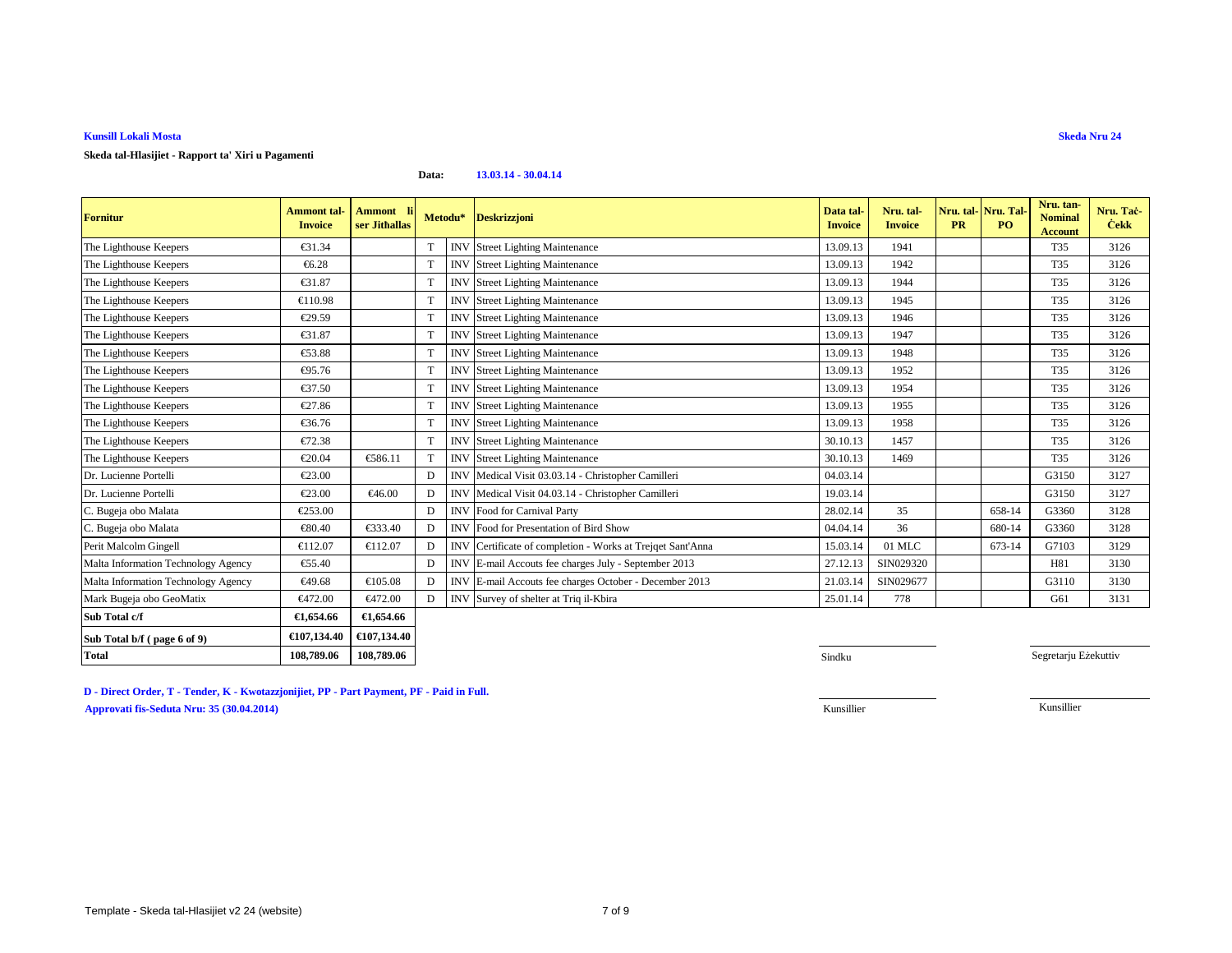### **Skeda tal-Hlasijiet - Rapport ta' Xiri u Pagamenti**

#### **Data:13.03.14 - 30.04.14**

| <b>Fornitur</b>                        | <b>Ammont tal-</b><br><b>Invoice</b> | Ammont li<br>ser Jithallas |    |            | Metodu* Deskrizzjoni                                            | Data tal-<br><b>Invoice</b> | Nru. tal-<br><b>Invoice</b> | Nru. tal-Nru. Tal<br><b>PR</b> | PO.        | Nru. tan-<br><b>Nominal</b><br><b>Account</b> | Nru. Tač-<br><b>Cekk</b> |
|----------------------------------------|--------------------------------------|----------------------------|----|------------|-----------------------------------------------------------------|-----------------------------|-----------------------------|--------------------------------|------------|-----------------------------------------------|--------------------------|
| <b>MED Design Associates</b>           | €959.67                              |                            | T  | <b>INV</b> | Speranza Chapel - Bill A3                                       | 04.12.13                    | 30006120                    |                                |            | M83                                           | 3132                     |
| <b>MED Design Associates</b>           | €713.90                              |                            | T  | <b>INV</b> | Speranza Chapel - Bill R3                                       | 11.12.13                    | 30006121                    |                                |            | M83                                           | 3132                     |
| <b>MED Design Associates</b>           | €95.00                               |                            | T  | <b>INV</b> | Triq id-Dawr & Triq L-Antinn, Plans to TM and printing expenses | 10.07.12                    | 30005981                    |                                |            | M83                                           | 3132                     |
| <b>MED Design Associates</b>           | €240.00                              |                            | T  | <b>INV</b> | Revision of estimates re; Haying Fields                         | 18.10.12                    | 30006021                    |                                |            | M83                                           | 3132                     |
| <b>MED Design Associates</b>           | €564.06                              |                            | T  | <b>INV</b> | Estimate re: Sta. Margeria Playing Fields                       | 04.03.13                    | 30006063                    |                                |            | M83                                           | 3132                     |
| <b>MED Design Associates</b>           | €217.35                              | €2.789.98                  |    | <b>INV</b> | Blata l-Gholja PlayingFields                                    | 26.02.14                    | 30006134                    |                                |            | M83                                           | 3132                     |
| Media Link Communications Company Ltd. | €84.96                               |                            | D  | <b>INV</b> | Radio Advertising (old invoices)                                | 31.01.10                    | 42994                       |                                |            |                                               | 3133                     |
| Media Link Communications Company Ltd. | €41.06                               | €126.02                    | D  | <b>INV</b> | Nazzjon newspaper advert                                        | 31.01.10                    | 42941                       |                                |            |                                               | 3133                     |
| <b>MORE</b> Supermarket                | €123.12                              | €123.12                    | D. | <b>INV</b> | Xmas Party drinks                                               | 13.03.14                    | 900029                      |                                | 625-13     | G3340                                         | 3134                     |
| New Reef                               | $\epsilon$ 15.00                     | €15.00                     | D  | <b>INV</b> | <b>Black Frame for Ambassador's Certificate</b>                 | 23.12.13                    | 679                         |                                | 631-13     | W04                                           | 3135                     |
| Northern Cleaning Group Ltd            | €12,913.55                           | €12,913.55                 |    | <b>INV</b> | Collection of WasteNov 2013                                     | 30.11.13                    | MST 11/13                   |                                |            | N11                                           | 3136                     |
| <b>Oxford House</b>                    | €786.25                              | €786.25                    | D  | <b>INV</b> | 5 Swivel Office Chairs                                          | 07.01.14                    | 142751                      |                                | 623-13     | O12                                           | 3137                     |
| Print Right Ltd.                       | €123.90                              | €123.90                    | D  | <b>INV</b> | Booklet Jum il-Mosta                                            | 23.12.13                    | 1303                        |                                | 633-13     | P07                                           | 3138                     |
| Piscopo's cash and Carry               | €81.37                               | €81.37                     | D  | <b>INV</b> | Various drinks for CarnivaParty 2014                            | 27.02.14                    | 80177533                    |                                | 659-14     | P15                                           | 3139                     |
| Primatel ICT                           | €110.92                              | €110.92                    | D  | <b>INV</b> | Datastream upto 15.06.14                                        | 03.02.14                    | 9965                        |                                | 672-14     | P15                                           | 3140                     |
| R&G Hardware Stores                    | €331.45                              |                            | D  | <b>INV</b> | Various Maintenance                                             | 07.10.13                    | 30478                       |                                | 563-13     |                                               | 3141                     |
| R&G Hardware Stores                    | €212.00                              |                            | D  | <b>INV</b> | Various Maintenance                                             | 15.11.13                    | 30491                       |                                | 595-13     |                                               | 3141                     |
| R&G Hardware Stores                    | €145.10                              |                            | D  | <b>INV</b> | Various Maintenance                                             | 26.11.13                    | 30493                       |                                | 614-13     |                                               | 3141                     |
| R&G Hardware Stores                    | €189.65                              |                            | D  | <b>INV</b> | Various Maintenance                                             | 03.12.13                    | 30494                       |                                | $627 - 13$ |                                               | 3141                     |
| R&G Hardware Stores                    | €53.34                               |                            | D  | <b>INV</b> | Various Maintenance                                             | 11.12.13                    | 30495                       |                                | 638-13     |                                               | 3141                     |
| R&G Hardware Stores                    | €125.74                              |                            | D  | <b>INV</b> | Various Maintenance                                             | 07.01.14                    | 30496                       |                                | 649-14     |                                               | 3141                     |
| R&G Hardware Stores                    | €60.05                               |                            | D  | <b>INV</b> | Various Maintenance                                             | 05.03.14                    | 34752                       |                                | 669-14     |                                               | 3141                     |
| R&G Hardware Stores                    | €52.84                               | €1,170.17                  | D  | <b>INV</b> | Various Maintenance                                             | 07.02.14                    | 34751                       |                                | 671-14     |                                               | 3141                     |
| Sub Total c/f                          | €18,240.28                           | €18,240.28                 |    |            |                                                                 |                             |                             |                                |            |                                               |                          |
| Sub Total b/f (page 7 of 9)            | €108,789.06                          | €108,789.06                |    |            |                                                                 |                             |                             |                                |            |                                               |                          |
| <b>Total</b>                           | 127,029.34                           | 127,029.34                 |    |            |                                                                 | Sindku                      |                             |                                |            | Segretarju Eżekuttiv                          |                          |

**D - Direct Order, T - Tender, K - Kwotazzjonijiet, PP - Part Payment, PF - Paid in Full.Approvati fis-Seduta Nru: 35 (30.04.2014)**en de la constantin de la constantin de la constantin de la constantin de la constantin de la constantin de la constantin de la constantin de la constantin de la constantin de la constantin de la constantin de la constanti

**4** Sindku

Kunsillier